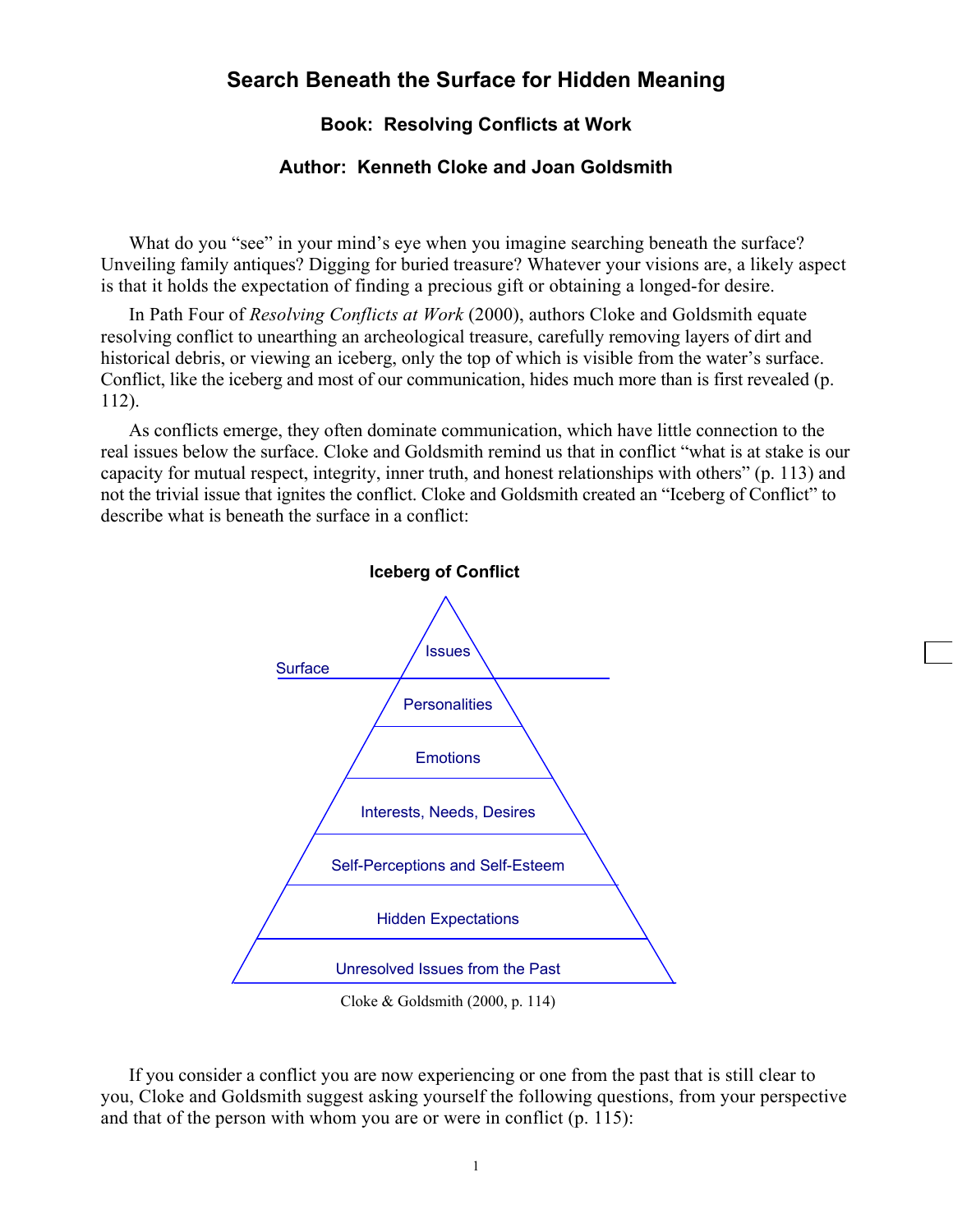- *Issues*. What issues appear on the surface?
- **Personalities.** Are personality differences contributing to misunderstandings and tension? If so, can you identify them and understand how they operate?
- *Emotions*. What emotions are contributing to your reactions? What is their impact? Do you think you are communicating your emotions responsibly or suppressing them?
- *Interests, needs, desires*. Have you proposed a solution to the conflict? What deep concerns are driving the conflict? What are your interests, needs, and desires, and why are they important?
- *Self-perceptions and self-esteem*. How do you feel about yourself and your behaviors as you continue the conflict? What do you identify as your strengths and weaknesses?
- *Hidden expectations*. What are your primary expectations and those of your opponent? Have you clearly communicated your expectations? What would happen if you did? How might you let go of false expectations?
- *Unresolved issues from the past*. Does this conflict revisit elements from past relationships?

 Having made your best attempt at answering the questions, has your understanding of the conflict changed? Have you shared any of this information with the other person? If not, why not? Are you concerned the other person will not listen, is uninterested in the information, or is untrustworthy? Or, have you held back because of risks that you perceive, perhaps reactions that will cause you greater hurt (p. 116)?

 The problem with holding back or covering up is that, ultimately, you deprive yourself of authentic communication with the other person, who may be as tense and fearful as you are. How will the other person start to listen, if you don't offer new information? Even if the other person does not accept your offer to participate in authentic communication, at least you will feel better for having made an honest attempt and for acting with integrity (p. 117).

 You may be asking yourself, "How do I get beneath the surface?" This may be particularly difficult in situations—perhaps at work—in which there seems to be an unspoken "web of silence and collusion" (p. 118). Cloke and Goldsmith offer these suggestions for unearthing that which is beneath the surface in a conflict (p. 119):

- **Focus on yourself.** It's important that you come to understand your personal iceberg.
- *Be curious*. Open-ended questions and empathic listening help as you probe the depths.
- *Take a risk*. Probe for that deep level of honesty within yourself, realizing that greater selfhonesty will allow and impel you to be more honest with others.
- *Be accepting*. Be willing to accept new understandings without shame, anger, or judgment.

 Once you have probed and accepted new understandings within yourself, you will gain higher levels of self-confidence that will serve you well as you take the next step: asking questions of the other party to the conflict, so you can both address subsurface issues. Draw from your curiosity and genuine desire to come to resolution. At the same time, your questions will be most openly received if you "ask permission, use a gentle, respectful, empathic approach, and listen nonjudgmentally" (p. 119).

What questions should you ask? Here are some examples that might work for you (p. 120):

- "Can you tell me more about what bothers you about what I did?"
- "How did you feel when I did that?"
- "Would you like to know how that made me feel"?
- "Why is that a problem for you?"
- "What did you mean when you said
- "What is most important to you in solving this problem?"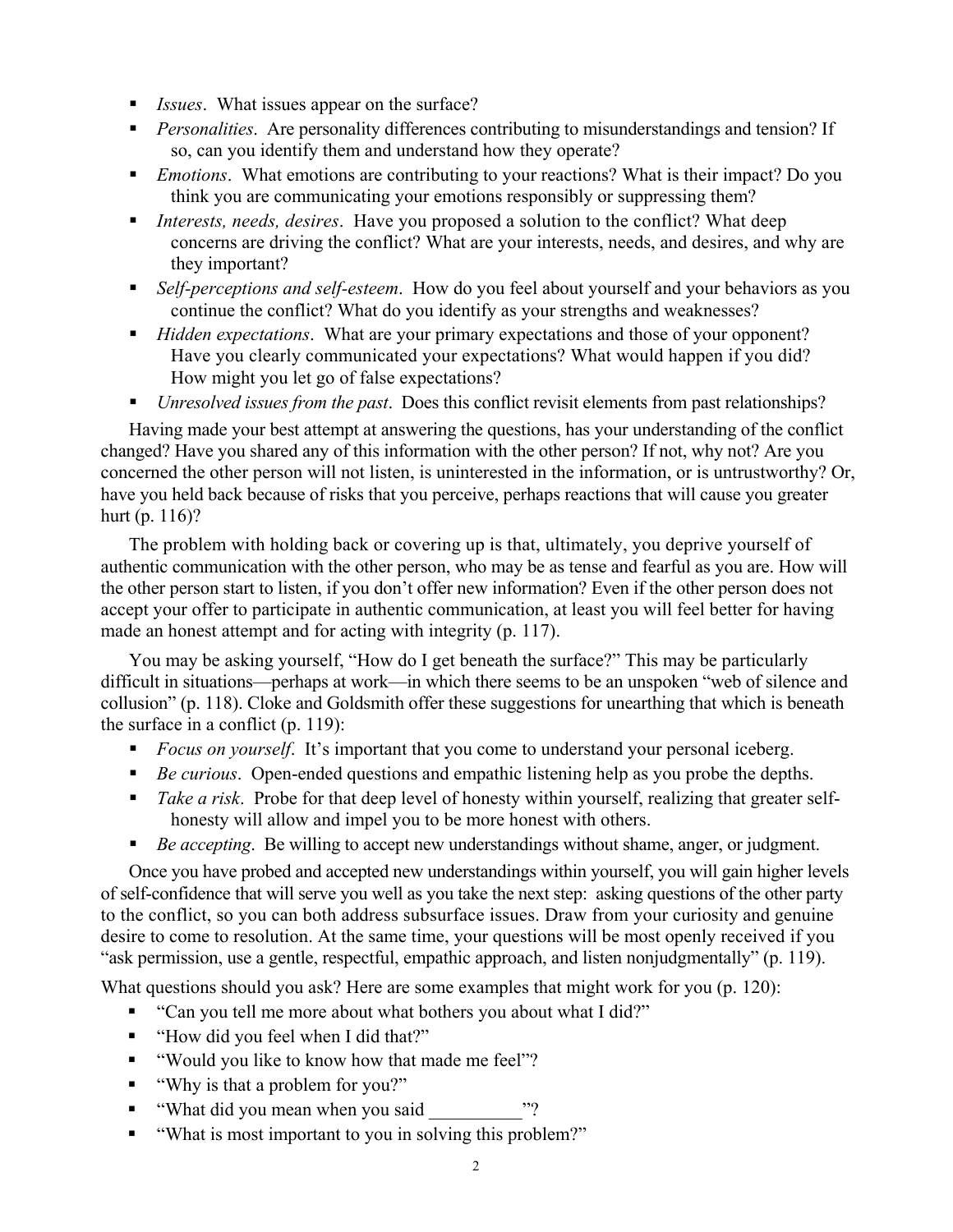- "What would you suggest I do to contribute to the resolution?"
- "Can you think of any solutions that might be acceptable for both of us?"
- "What would it take for you to let go of this conflict and feel we have resolved the issue?"
- "Would you care to hear how I would like for you to communicate with me?
- "What kind of relationship would you like for us to have?"

 In a recent FDR summary article, you read about honesty and empathy, which are closely intertwined with the process of searching below the surface. The tension between honesty and empathy is potent within a conflict, and skill and practice are necessary to successfully balance the two. Although often challenging to do, the concept of honesty is not difficult to understand. In contrast, empathy (not sympathy) may be a harder concept to grasp. As an empathic person, you will need to hold two seemingly opposing ideas at the same time (p. 123):

- 1. Realize that the other person is unique, with ideas, experiences, and emotions you can never fully know; and
- 2. Imagine walking the other person's path, to try to understand the other person's ideas, experiences, and emotions.

 You may have an idea as to how you found yourself embroiled in a particular conflict, and, of course, it's usually easier to place blame on others. The reality is, you do not find yourself deep in conflict unless you have actively or passively contributed to it. Giving it more thought, you can no doubt identify many of the "shoulds" and "should nots" that both of you could have done to prevent the conflict. In the end, taking responsibility for our lives, asking serious questions, and requesting feedback allow us to "stand up for ourselves and at the same time for others" (p. 133).

 The final question is, "How do I take responsibility for the conflict, acknowledge my contribution to it, and encourage responsibility and honesty (above and below the surface) within myself and others?" Cloke and Goldsmith offer several steps you can take toward this end (p. 134):

- Start with an honest self-appraisal, to identify your contribution to the conflict.
- Listen to comments from others, but do not take them personally.
- Maintain honesty in all of your communication.
- Listen to the honest comments of others, and acknowledge those responses.
- Be willing to reassess and change your position.
- Openly discuss covert behaviors, including those that you have fostered or allowed.
- No longer engage in covert behavior of your own.
- Assist others as they learn to communicate more honestly.
- Find ways to reconnect with others.
- Find forms of honest expression that allow others to save face.
- Discontinue judgmental descriptions of the character and behaviors of others.
- **Bring to the surface alternative ways for both of you to achieve personal goals and desires.**

 Cloke and Goldsmith conclude Path Four of *Resolving Conflicts at Work* with these encouraging words:

> By taking not just 50 but 100 percent responsibility for your conflicts, you close the door to blaming others. You discover hidden opportunities to learn from your mistakes, become more skillful in future conflicts, and free yourself from the feelings and behaviors that led you to impasse. We encourage you to enjoy whatever treasures you may find along the way (p. 134).

Cloke, K. & Goldsmith, J. (2000). *Resolving Conflicts at Work*. San Francisco: Jossey-Bass. Note: *Resolving Conflicts at Work* is in the FDR library and available for loan.